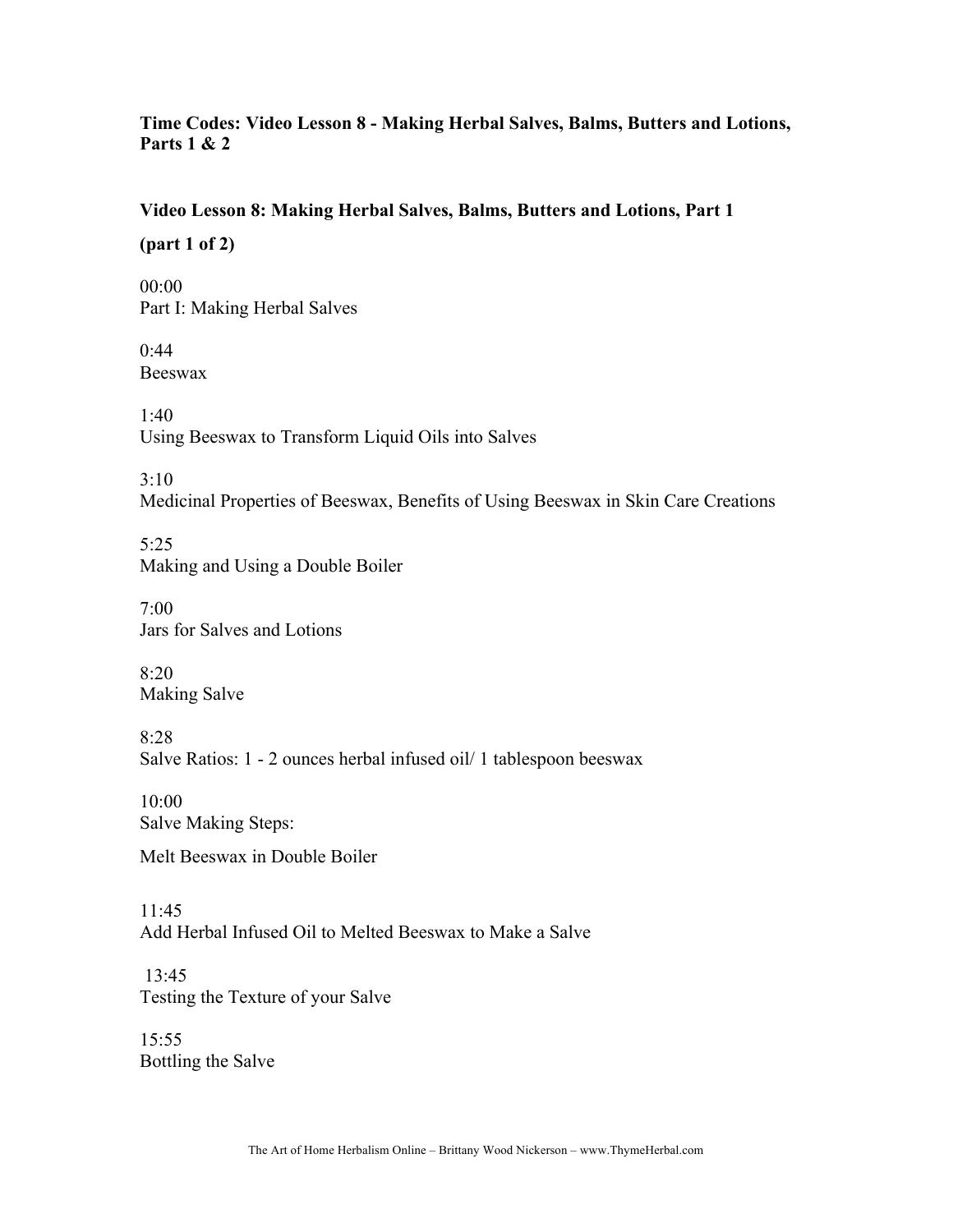16:35 Additives to Salves: Vitamin E Essential Oils

16:45 About Using Essential Oils

17:50 Wintergreen Essential Oil

19:30 2 - 5 drops of Essential Oil/ 1 Ounce Carrier Oil or Salve

21:00 Labeling

 $21.35$ Salve Uses and Applications

 $22.48$ Storage and Shelf Life

24:03 Ambient Temperature and Salve Texture

 $25:50$ Part II: Making Herbal Butters and Balms

 $25:58$ Ingredients for Butters and Balms

26:20 Coconut Oil Uses and Applications

28:28 Coco Butter Uses and Applications

29:48 Shea Butter Uses and Applications (including on scars)

31:40 Preparing a Butter or Balm

32:40 Butters and Balms: 1 - 2 Tablespoons Oils Solid at Room Temperature, 2 Ounces of Herbal Infused Oil and 1 Tablespoon Beeswax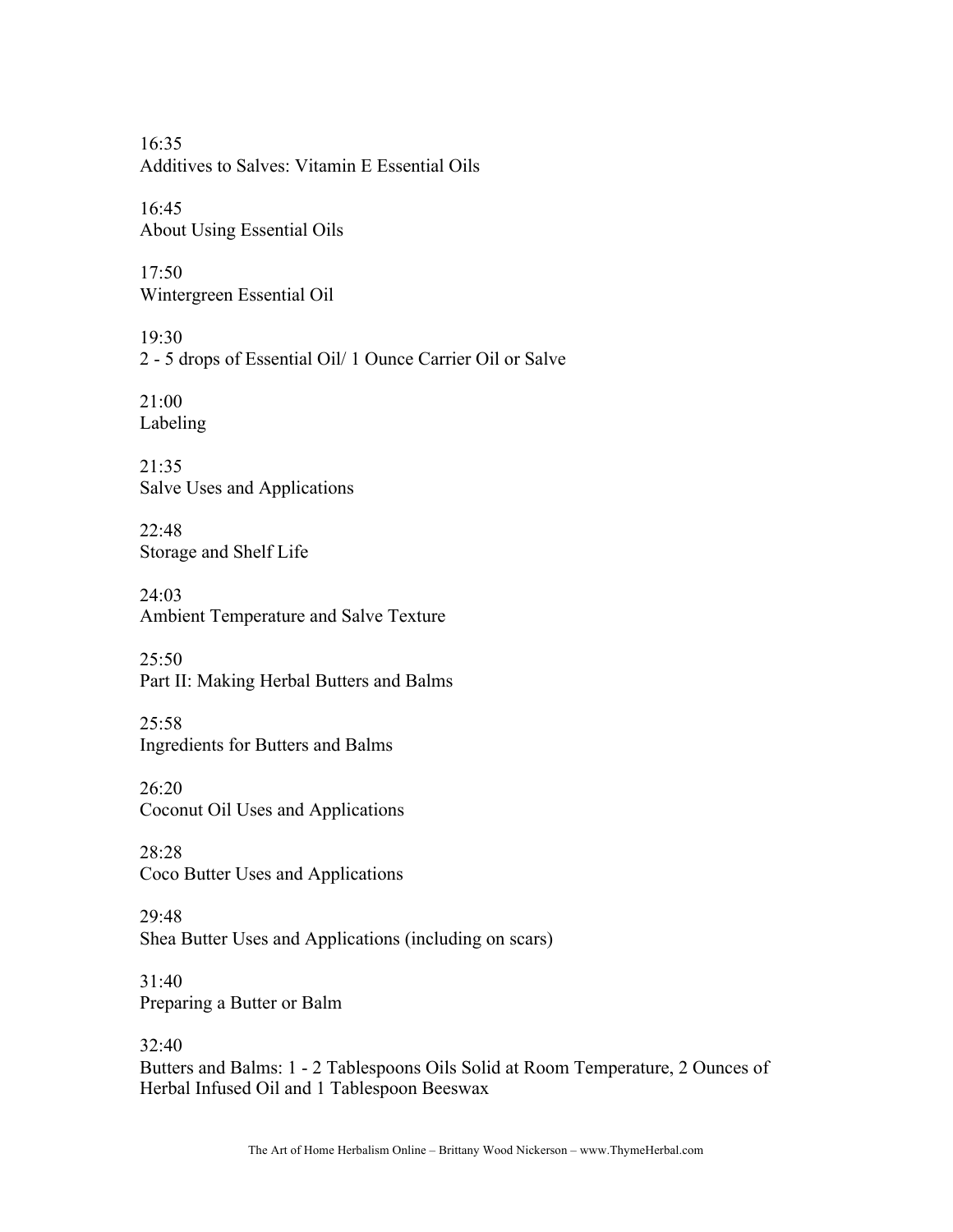33:40 Melt Solid Oils and Beeswax in Double Boiler First

35:00 Add Herbal Infused Oils to Double Boiler Second

 $36.20$ Use Recipes/Ratios as Guidelines and Experiment from there!

37:10 Bottle & Label

 $39.10$ Making Lip Balm

 $43.30$ Alkanet Root, *Alkanna tinctoria*

# **Video Lesson 8: Making Herbal Salves, Balms, Butters and Lotions, Part 2 (part 2 of 2)**

 $0.00$ Part III: Making Lotion - Introduction to Ingredients

0:50

Why Make Your Own Lotion?

 $2.05$ 

Ingredients for Lotion: Oil-based Ingredients and Water-based Ingredients - Lotion Making as an Emulsification Process

3:35 Water-based Ingredients for Lotion Making: Teas

 $4.40$ Shelf Life

5:15 Water-based Ingredients for Lotion Making: Teas and Infusions

6:00 Water-based Ingredients for Lotion Making: Tinctures

7:06

Water-based Ingredients for Lotion Making: Flower Waters or Hydrosols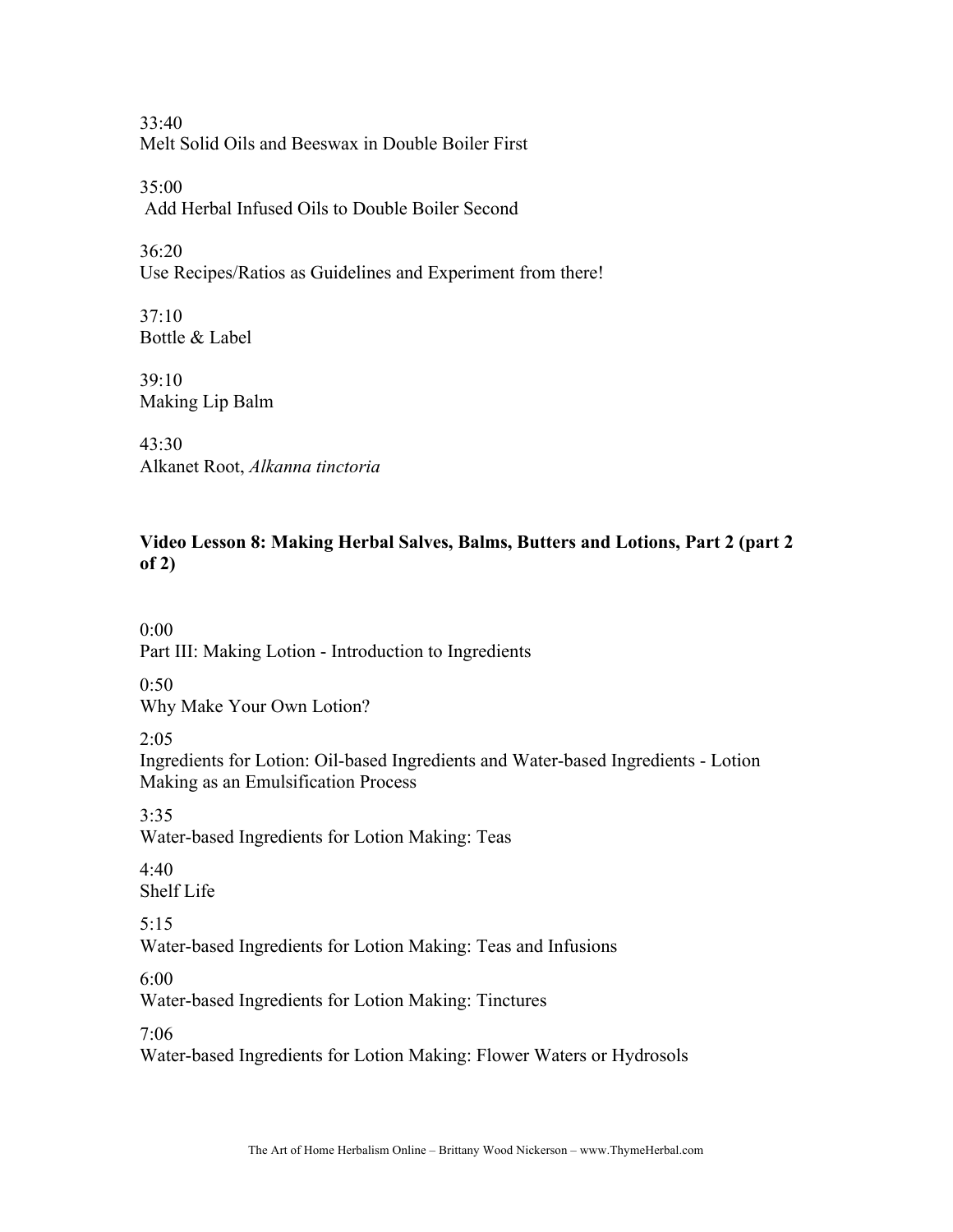8:35 What is a Hydrosol or Flower Water?

9:00

Making your own Hydrosols or Flower Waters at Home

11:28 Aloe Vera Gel

 $12.42$ Witch Hazel Extract

 $14.00$ Vegetable Glycerin

16:30

Oil-based Ingredients: Liquid Oils (any type of oil that is liquid at room temperature, can be an herbal infused oil)

18:15 Oil-based Ingredients: Solid Oils (oils that are solid at room temperature) Coco Butter Coconut Oil Shea Butter

18:45 Bees Wax to Thicken

19:00 Other Ingredients

19:18 Vitamin C

20:10 Vitamin E oil

 $21:18$ Lanolin

 $22 \cdot 10$ Essential oils

23:38 Borax

25:20 Part IV: Making the Lotion (Step 1)

25:28

Preparing the Oil Based Ingredients for the Lotion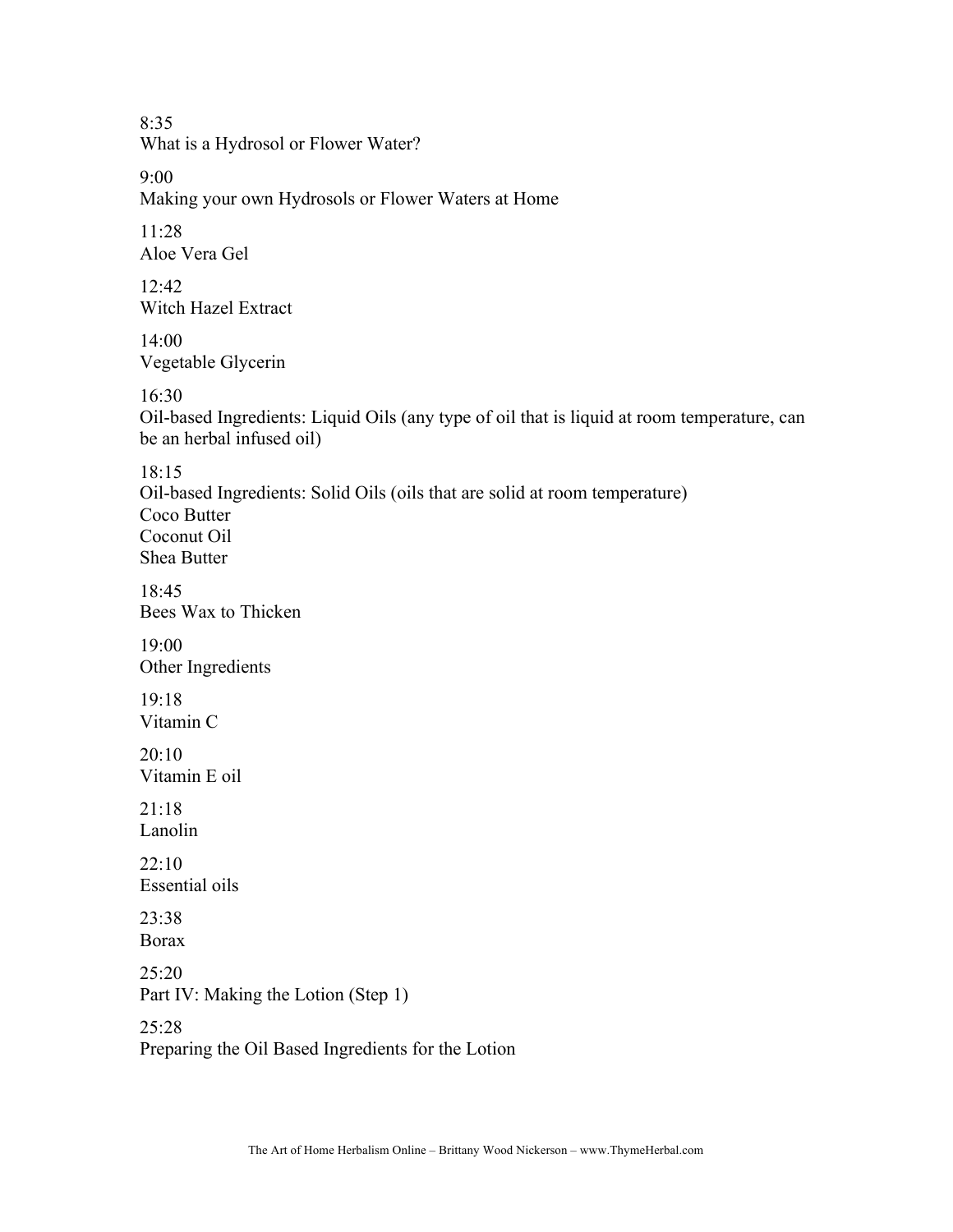26:00

Ratio Basics

9 ounces of water-based ingredients: tea, infusion, tincture, hydrosol/flower water, witch hazel, aloe vera gel

6 ounces of liquid oils (oils that are liquid at room temperature)

3 ounces, by volume, of solid oils (oils that are solid at room temperature)

2 tablespoons beeswax

## $27.30$

Combine Solid Oils with Beeswax in Double-Boiler

29:30

Mixing Water-based Ingredients

 $31.35$ 

Add Liquid Oils to Melted Solid Oils and Beeswax in Double-Boiler

32:43

Part V: Making the Lotion (Step 2 - Emulsification)

32:52

Recipe Ratio Review We will also add  $1/2$  - 1 teaspoon lanolin and 10 drops lavender essential oil

## 34:00

Explanation of the Steps:

~Add salve mixture (while still hot and liquid) to blender

~Put lid on blender and turn on blender

~Remove lid, add other ingredients (in this case lanolin and essential oil)

 $\sim$ Then, slowly add water-based ingredients

 $\sim$ Turn off to stir and incorporate hardened salve on sides and water, turn on again - repeat this last step until all is combined and completely creamy!

36:00

Lotion Making Demonstration

 $39.20$ Part VI: Bottling

39:30 Bottling

40:50

Part VII: Shelf Life, Storage, Usage and Other Notes

41:00 Labeling

41:20 Using a Whisk Instead of a Blender